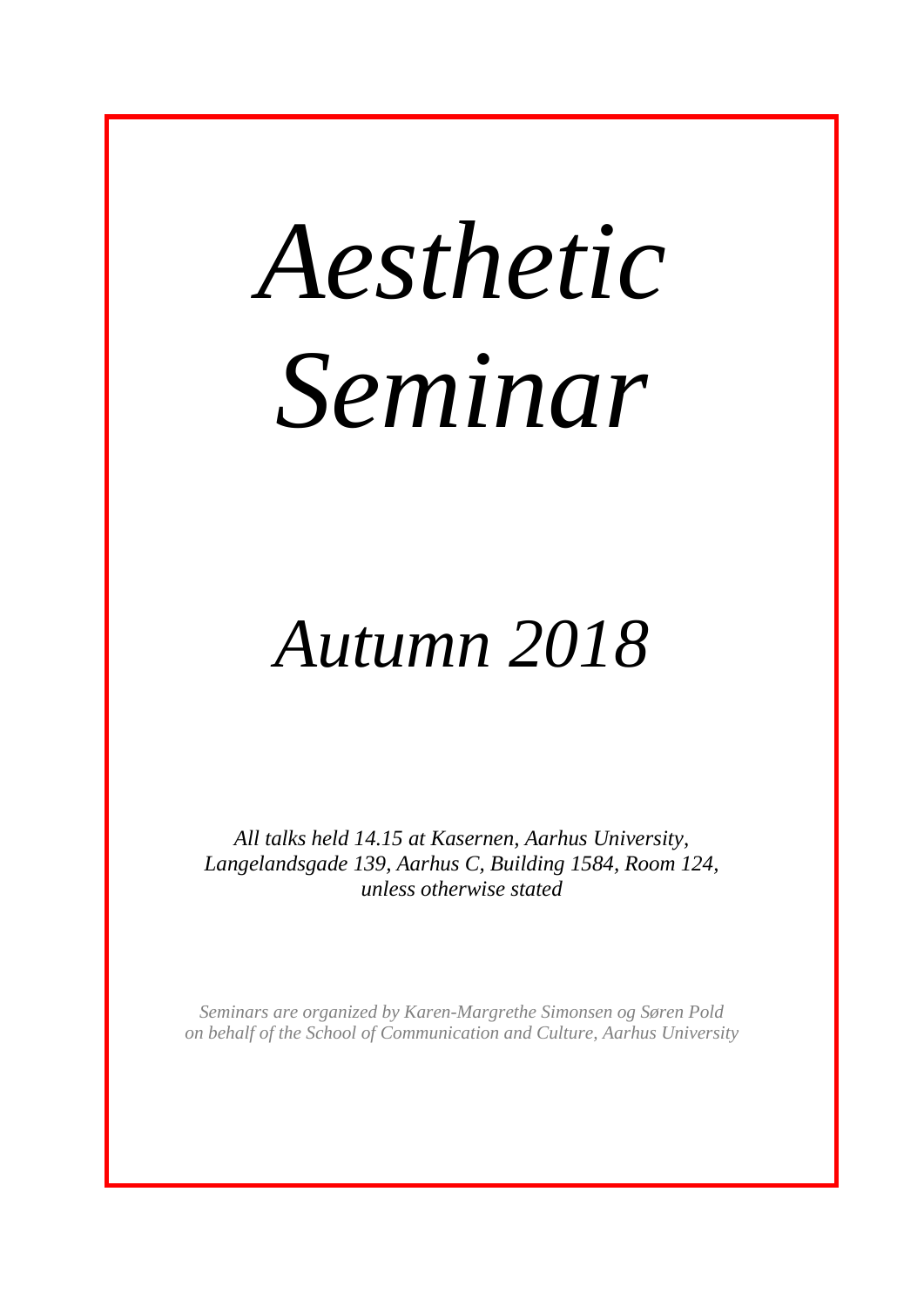#### **13.09.2018** (NB: Kunsthallen) Rebecca Schneider: *Gesture and the Antiphonal Aesthetics of Possibility*

This talk will be about the aesthetics of possibility contained in thinking with and about gesture. If we think of humans, nonhumans, media objects and atmospheres as intra-active (Karen Barad) how can thinking about gesture help us think about our engagement with media objects in hand and the environment at hand? For the purposes of this gathering, I will think about gesture in terms of algorithm and algorithm in terms of gesture.

#### **27.09.2018** Andreas Broeckmann: *Seven Aspects of Machine Aesthetics*

The relationship of humans to technology is fraught with tension. What is often referred to as the "human-machine relation" is characterized by conflicting sentiments of repulsion, by instances of imitation, and even intimacy. "Machine art" is a term that has been used since the early 20th century to describe forms of art that address this complicated relationship. The "machine art of the twentieth century" – which is also the title of Andreas Broeckmann's 2016 monograph – is characterised by a number of aesthetic aspects which the author will elaborate during his lecture. These aspects articulate the human-machine relationship as one of co-operation, rivalry, or even as an existential threat. The *associative* aspect of machine aesthetics refers to the social meanings of technology, often to make a provocative claim against the assumptions of artistic ingenuity; the *symbolic* aspect refers to mechanics as a metaphor for elements of human culture and psychology; furthermore: the *formalist* appraisal of the beauty of functional forms; the play with *kinetic* functions as a way to broaden the expressive potentials of sculpture; and the *automatic* operation of machines that underpins their functional independence and their existential strangeness. While these aspects evolved in the first half of the twentieth century, two further aspects of the aesthetics of machines were added in the second half: one is the aspect of *interactivity*, which adds the dimension of a charged, at times tense, at other times playful dialogue and exchange to the human-machine relationship; and the other is the aspect of *autonomy*, which becomes a determining factor in the human experience of increasingly independent and self-referential technical systems. These aspects of machine aesthetics form, at the same time, an analytical tool-set, and a program in which different forms of the human-machine relation are – critically or affirmatively – spelled out.

### **11.10.2018** John Cayley: *Reading with Aesthetics: before and after transactive synthetic language*

The culture of reading has changed and continues to change. Those of us who make a profession of reading are quick to agree, but are hesitant to specify the when or the how, and to what extent. When it comes to why? it seems obvious that the conception and practice of reading has been reconfigured by digital mediation and, more generally, by the digitalization of culture practices as a whole. Regardless of these circumstances, in the developed world, human aesthetic experience that is associated with the art of language continues to derive its authority from print culture, from published books, from the instantiation of linguistic artifacts as typography impressed on the leaves of printed volumes. It is reading, conventional reading, that brings this work into existence as lived aesthetic experience.

Reading, however, may also be understood as more than reading print. It is fundamental to linguistic ontology. In my thinking, reading is reconfigured and taken to apply to practices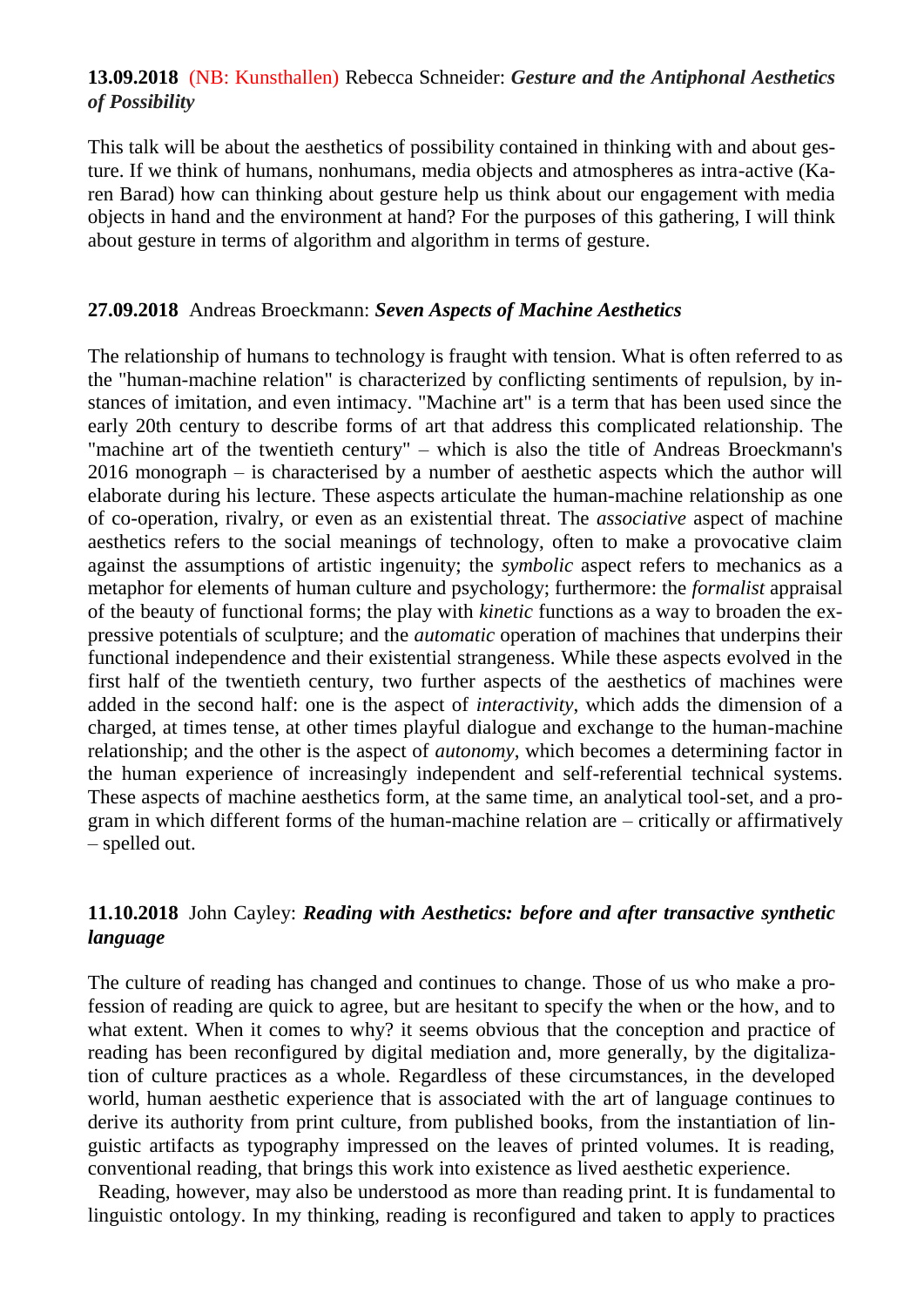of language in any perceptible medium, and especially to linguistic practices in aurality, with respect to which the human genetic predisposition to language evolved. This is what I call *grammaleptic reading* or *grammalepsy*. Grammalepsis, the sudden grasp of grammé is what is required for language to exist.

Bots have begun, since the mid 2010s, to grasp correspondent grammé in a quasisocialized manner. We can acknowledge this behavior as humanoid because it shares the same embodiment in aurality that made us language animals in the "first place." The networked systems that underlie these bots provide us, simultaneously, with the same affordances – of archive, indexed access to this archive, and thus hypomnesic memory – that writing granted civilization. This is a remarkable convergence. We can make aesthetic language and instantiate it in a system of inscription where, as aurature, it will share and compete with all the civilized affordances of literature. At the same time, our aurature will share the network and compete with an overwhelming volume of humanoid "language" that threatens to foreclose the very possibility of aesthetic linguistic difference.

#### **01.11.2018:** Kristin Veel: *Social Media Small Forms*

The discourse of the digital seems inclined towards a vocabulary of the gigantic – from big data analytics to the encyclopaedic and global ambitions of online archival projects. Yet, this monumentality seems to rely on the minute interest in the opposite end of the scale: i.e. the miniscule details of the fragmentary and mundane. In this lecture I will discuss the aesthetic forms found on social media which are often addressed as "netdramas" or "webseries". Despite playing with the short form encouraged by the attention economy of these platforms and often engaged with "small" issues of the everyday, these forms display a gigantism characterised by a serialisation that can go on seemingly ad infinitum and which relies precisely on the monumental weight they put on the everyday and the uneventful. I will argue that this fosters a flirtatious temporality and storytelling practice connected to a sense of provisional engagement in the now, which designates that the narratives are easily distributed and consumed, demanding no long-term attention span commitment, yet may linger latently and re-appear as subsequent instalment in a serial structure or as re-posts or fan interaction, thus creating a slow-burning narrative drive for human and algorithmic readers alike.

#### **08.11.2018** Anna Nacher: *Between the "gray media" of camera trapping and the technoecological art practice: towards non-only-human aesthetics of post-digital imaging*

It is no doubt that the production of digital imagery invites the major update of theoretical apparatus: what up until now was perceived solely or primarily as the stable representation of the world, gives way to the image understood in terms of "the continuous actualization of networked data" [Marie & Hoelzl 2015, loc. 146] or "networked terminal" [Marie & Hoelzl 2015, loc. 146]. However, I would like to argue that the analysis of this new visual environment should not be limited to the procedures of data processing, especially considering the condition of post-digitality, where the digital technologies – stripped of the allure of "new" and "exciting" - constitute the common background for everyday activities. [Berry & Dieter 2015]. Such a change in paradigm calls for "an atmospheric, collective and microtemporal model of media", to follow the phrase coined by Mark B.N. Hansen (Hansen, 2013: 72).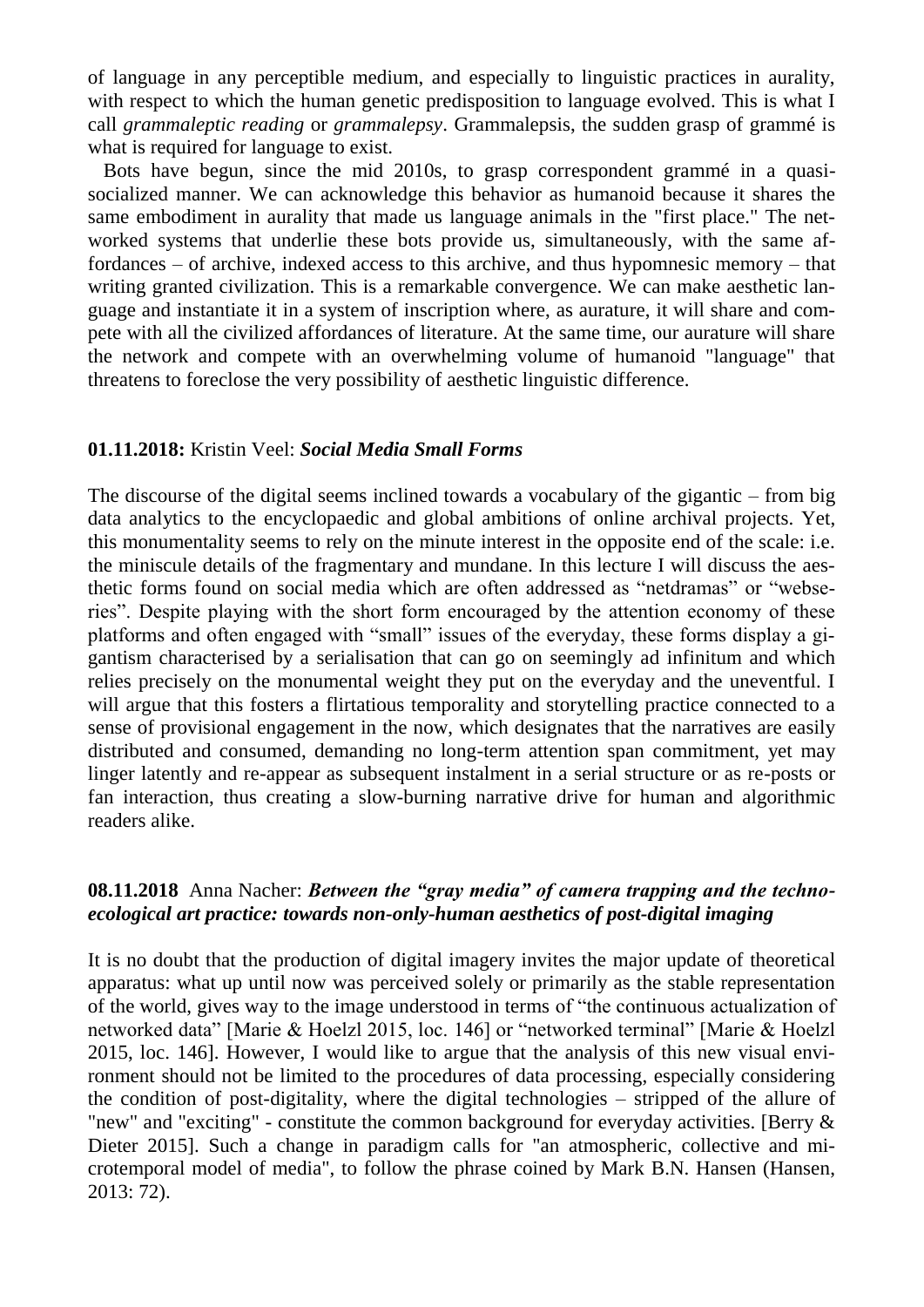I'm going to trace the multifarious distributed agencies involved in the production of postdigital imagery occurring across different ontological realms: physical space, electromagnetic field, animal and plant bodies and the institutional practices of forest management embodied in the specific media infrastructure. One of the examples in this field can be the sensor-based visual monitoring systems (camera trapping), placed out of the urban context and often constituting the basic infrastructure of contemporary forest management (for instance, in the Polish State Forests). Such "gray media" [Goffey & Fuller 2012] uses are often overlooked and omitted from the cultural theory, as exemplified in the otherwise insightful and inspiring recent analysis of "nonhuman vision" by Joanna Zylinska [Zylinska 2017]. On the other side of the spectrum we have the art practice described as techno-ecological practice (Kluitenberg, 2013), of which Ralf Baecker's Mirage is one of the best incarnations. Therefore I propose the analysis of such media environment fully acknowledges the complex procesuality of the visual objects' production and circulation, including hybrid and distributed agencies situated in the ontologically different realms of materiality and discursivity.

#### **15.11.2018** Rasmus Fleischer: *Spotify and the management of abundance*

Digital culture entails a general tendency towards superabundance. Blame cultural overproduction or the robotic logic of spam; anyway, we are always confronted with too much information, always looking for methods of reducing the range of possible choice, so that it can meet the cognitive limits of the individual human. While the problem of abundance is certainly not new thing in media history, it becomes a defining issue for what digitization means in art and entertainment, for news reporting and academic communication. This becomes evident in the development of streaming media services like Spotify, if one looks beyond the usual success story. Spotify is widely credited for making people pay for music again and saving the music industry from piracy. But what started out as an offering of access to a database of songs, has now transformed to a service centered on the idea of "the right music for every moment" based on combined human/machine curation. Rather than selling music, Spotify now sells the personalized solution to the problem of too much music.

At the same time, the digital media industry is shaped by another kind of abundance – the abundance of venture capital, resulting from the monetary policies implemented ten years ago, in response to the global financial crisis. One result of such financial stimuli have been the booming valuation of technology startups. Spotify, for example, is now valued at 30 billion dollars, yet it has never been close to make a profit. Call it a bubble or not; such valuations anyway set the direction of media history. How then to understand the interplay between financial speculation and cultural abundance? This presentation will approach that question with Spotify as one main example, based on experiences from a transdisciplinary research project centered on this company. It will also discuss alternative practices of curation, aiming to develop what Fleischer has called a "postdigital sensibility" that might resist commodification – or at least let music be something that cannot be subsumed under the pre-defined "moods" of a corporate streaming service. However, the issues raised are in no way limited to the field of music, but rather concern the very status of the individualized consumer of digital commodities.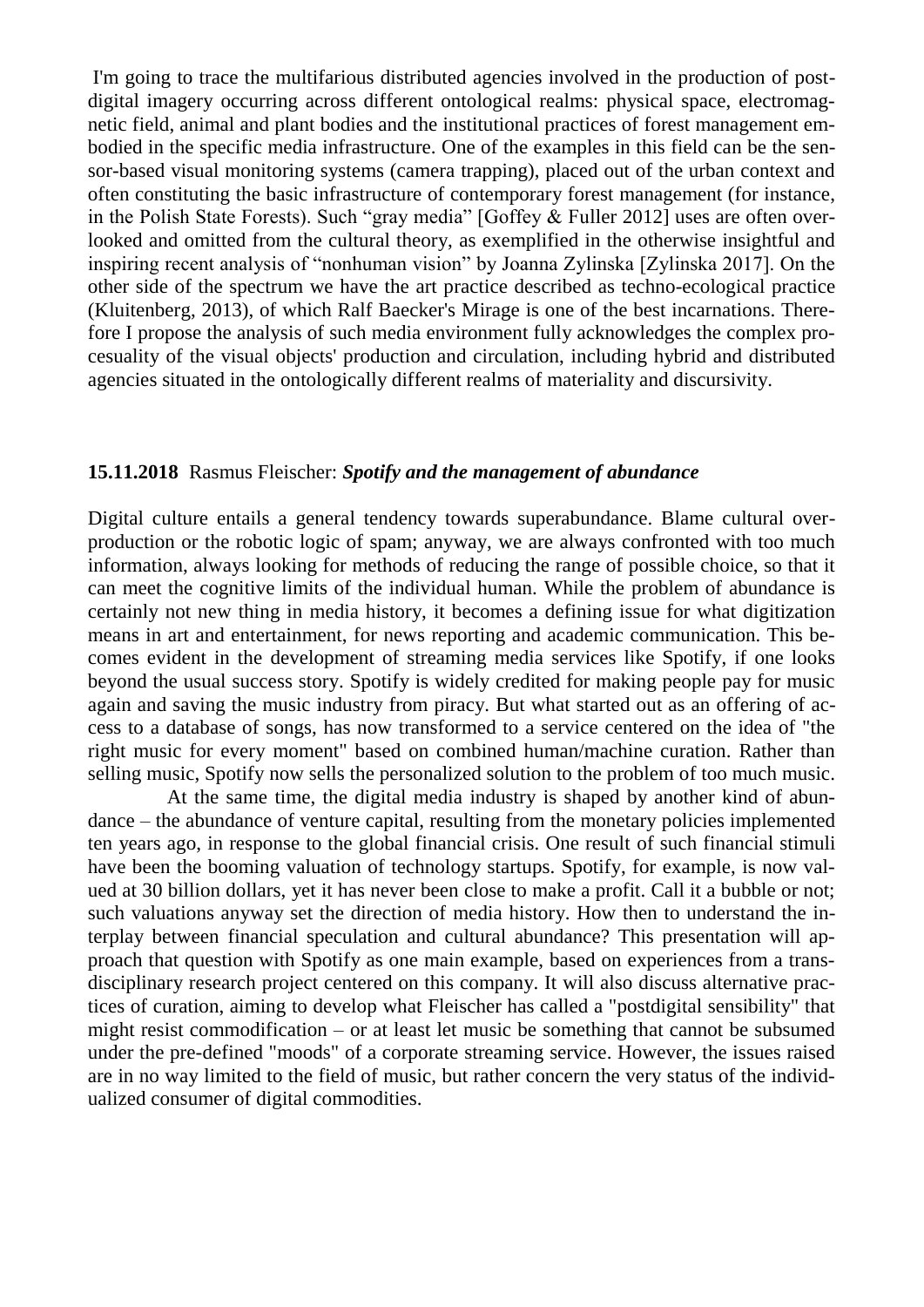#### **22.11.2018** Søren Pold og Christian Ulrik Andersen: *The Metainterface – Critical Realism and Design*

The computer interface is both omnipresent and invisible, at once integrated into everyday objects and characterized by hidden exchanges of information between objects. With the current spread of mobile devices, embedded sensors, cloud services, and data capture, a new interface paradigm, the metainterface, arises where data and software disappear from our devices and into the global cloud. The metainterface indicates, that the interface has become more abstract, generalized, but also spatialized in the sense of being ubiquitous, mobile, urban and related to the things of our environment. The metainterface is a paradigm, an industry (e.g. Amazon, Google, Apple, Spotify, Netflix, Facebook, etc.) and an art/design practice, which calls for new understandings of art, culture and IT. In our book *The Metainterface* (MIT-Press, 2018), we have developed such understandings in relation to art, literature and culture, and we will present some of this in this talk with a focus on realism and design. We will argue, that a realism of the metainterface is needed to understand what we see (e.g. the data, tools, operations, transactions) combined with how we see it (the metainterface and its software, networks and executions), including how it sees us (how the user/users are captured, datafied, profiled, computed or 'executed'). In other ways we need a 'way of seeing' that goes beyond the visual and integrates the metainterface and its effects. This realism will be discussed with examples from software art and critical interface design.

## **29.11.2018** Jørn Erslev Andersen: *Aktuelle perspektiver på Asger Jorns kunstteori, situlogi og triolektik*

I 1961 meldte Jorn sig ud af Situationistisk Internationale, som han sammen med Guy Debord var medstifter af i 1957. Han fortsatte derefter i artikler, aktioner og bøger med at udvikle den situlogiske kunstteori, som han påbegyndte i 1960 i en artikel i situationisternes tidsskrift *internationale situationniste* nr. 5. Situlogien, som er en situationslære, udgør sammen med hans triolektik en af de mest egensindige, perspektivrige og stadigvæk aktuelle kunst- og aktionsteorier i nyere dansk og international kunsthistorie, som ikke tidligere har været behandlet i Jornreceptionen. Han arbejdede intenst med den frem til ca. 1965 i regi af Institut for Sammenlignende Vandalisme. I 1968 blev projektet endegyldigt afsluttet med det patafysiske hovedværk *La langue verte et la cuite*, som han sammen med Noël Arnaud udgav i Paris umiddelbart efter studenteroprøret.

Foredraget vil introducere til dette og give bud på aktualiserende perspektiver heraf, samt foreslå nye forståelser af hans kunst fra perioden med fokus på portrættet fra 1960 af filosoffen og videnskabsmanden Gaston Bachelard. Maleriet er på Museum Jorn.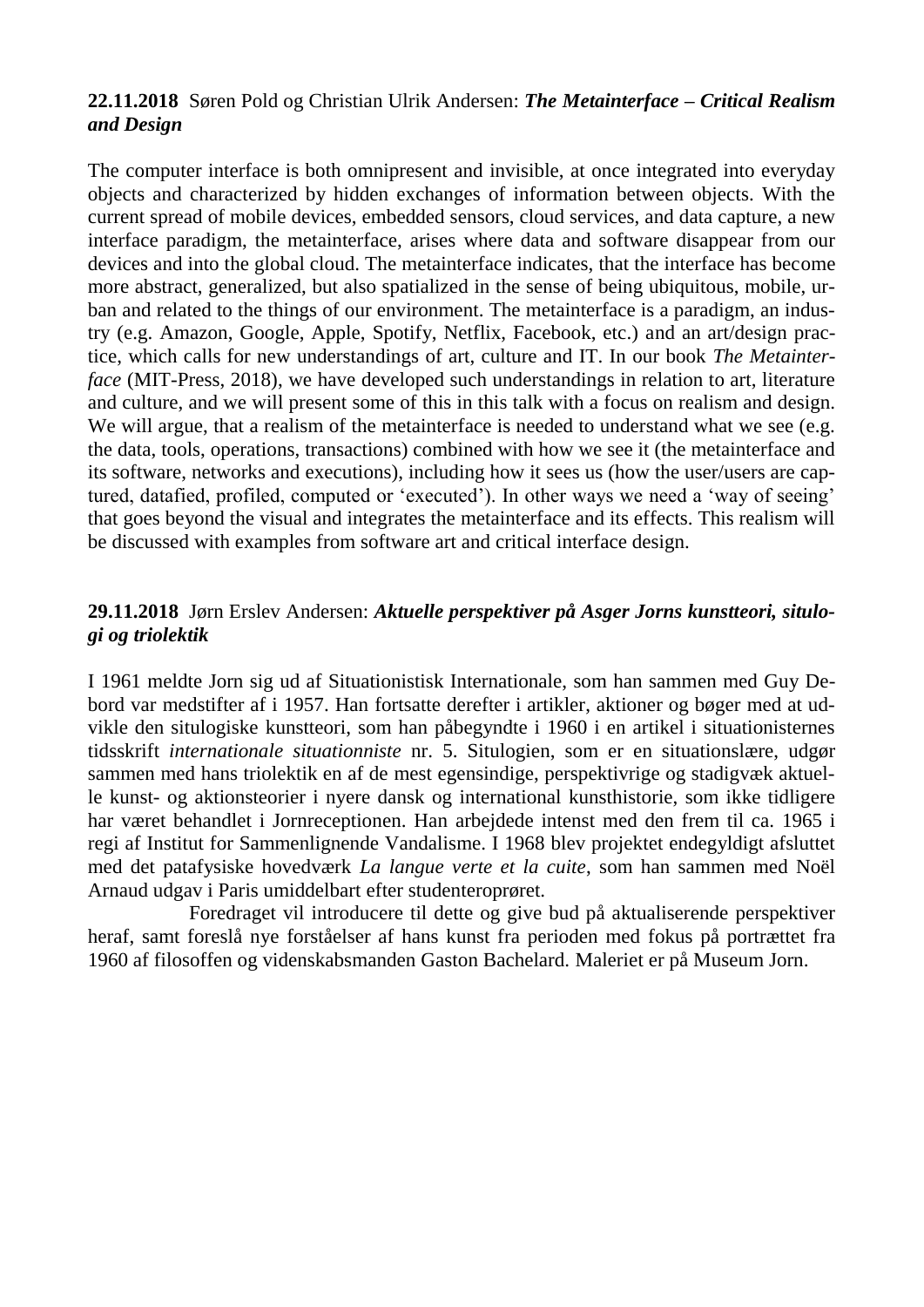#### **13.12.2018** Alexandra Walsham: *Converting the Cross: Monuments, Memory and Time in Post-Reformation England*

This lecture will examine the afterlives of churchyard, wayside and market crosses in post-Reformation England. It will explore how they were implicated in successive phases of the Protestant war against idols, alongside the manner in which many were recycled for a range of alternative purposes. Approaching these objects as palimpsests, it probes the new layers of meaning they acquired as they were modified and the contested legacies they left to the generations that inherited them. Particular attention is paid to the phenomenon of transforming decapitated crosses into sundials, and to the relationship between this and the reconfiguration of traditional regimes of liturgical and spiritual time. It will be suggested that converted crosses not merely illuminate the interconnections between memory and materiality, space and temporality, in post-Reformation culture. They also offer insight into the evolving concept of the 'monument' itself. They afford a glimpse of the process by which things designed to provoke remembrance became things worthy of preservation as historic artefacts themselves. They became signposts to a disappearing past.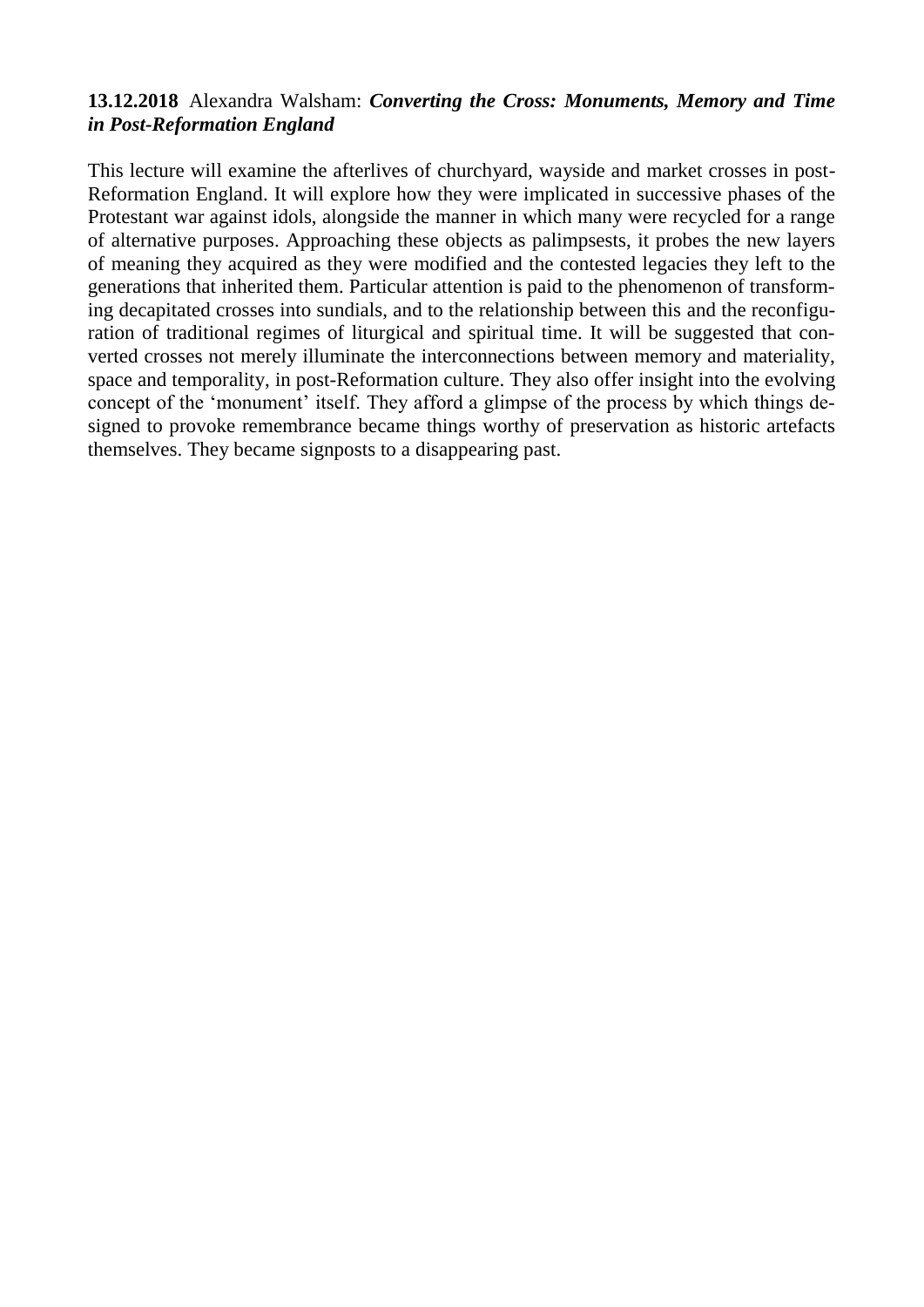| Rebecca Schneider | Professor in the Department of Theatre Arts and Performance Studies, Browns Univer-                  |
|-------------------|------------------------------------------------------------------------------------------------------|
|                   | sity. She teaches performance studies, theater history, and theories of intermedia. She is           |
|                   | the author of <i>Theatre and History</i> (Palgrave 2014), <i>Performing Remains: Art and War</i>     |
|                   | in Times of Theatrical Reenactment (Routledge 2011) and The Explicit Body in Per-                    |
|                   | <i>formance</i> (Routledge, 1997). With Jussi Parikka she is the author of <i>Remain(s)</i> , forth- |
|                   | coming with MIT Press.                                                                               |

**Andreas Broeckmann** Art historian and curator, Berlin. Currently Visiting Professor for Art History and Media Theory at the Academy of Fine Arts, Leipzig (HGB - Hochschule für Grafik und Buchkunst, 2017-2019). From 2011-2016 he directed the *Leuphana Arts Program* of Leuphana University Lüneburg. He was the Founding Director of the *Dortmunder U - Centre for Art and Creativity* (2009-2011) and has curated exhibitions and festivals in major European venues, incl. *transmediale* and *ISEA2010 RUHR*. He holds a PhD in Art History from the University of East Anglia, Norwich/UK, and lectures internationally about the history of modern art, media theory, machine aesthetics, and digital culture. He is the author of *Machine Art in the Twentieth Century* (MIT-Press, 2016).

**John Cayley** Writer, theorist, and pioneering maker of language art in programmable media. Professor of Literary Arts, Brown University. Apart from more or less conventional poetry and translation, he has explored dynamic and ambient poetics, text generation, transliteral morphing, aestheticized vectors of reading, and transactive synthetic language. Today, he composes as much for reading in aurality as in visuality. As Professor of Literary Arts at Brown University, Cayley directs a graduate program in Digital Language Arts. A book of his selected essays on digital language art, *Grammalepsy*, is published by Bloomsbury, September, 2018.

**Kristin Veel**

Associate Professor at the Department of Arts and Cultural Studies, University of Copenhagen. Her research focuses on the impact of digital technology on the contemporary cultural imagination. She is PI of the research project *Uncertain Archives: Adapting Cultural Theories of the Archive to Understand the Risks and Potentials of Big Data* [\(www.uncertainarchives.dk\)](http://www.uncertainarchives.dk/). She has published the monograph *Narrative Negotiations: Information Structures in Literary Fiction*(Vandenhoeck & Ruprecht, 2009) and is co-editor of several collected volumes and journal issues, most recently the special issue of *Digital Creativity* 'The Uncertain Image' (2017).

**Anna Nacher** Associate professor at the Institute of Audiovisual Arts, Jagiellonian University, Kraków, Poland. She is currently pursuing a 3-year long research project on the postdigital imagery ("The aesthetics of post-digital imagery: between new materialism and object-oriented philosophy", grant from Polish National Science Centre). The author of three books in Polish, the newest one published in 2016 focuses on the locative media imagery. A reworked version of one chapter has been published as "Internet of things and automation of imaging: beyond representationalism" in "communication+1", vol. 5 (2016). Other publications include chapters in edited volumes: *The creative process as*  a "dance of agency" – Shelley Jackson's "Snow": performing literary text with ele*ments* [in:] *Digital Media and Textuality. From Creation to Archiving*, ed. Daniela Cortes-Maduro, Transcript Verlag, Bielefeld 2017; *Mashup as paratextual practice: beyond digital objects (in the age of networked media),* [in:] N. Desrochers, D. Apollon (eds.), *Examining Paratextual Theory and its Application in Digital Culture*, Information Science Reference, IGI Global 2014; *Stelarc and His Experiential Machinarium* [in:] R. W. Kluszczyński (ed.), *STELARC: Meat, Metal & Code / Contestable Chimeras* , Gdańsk 2014.